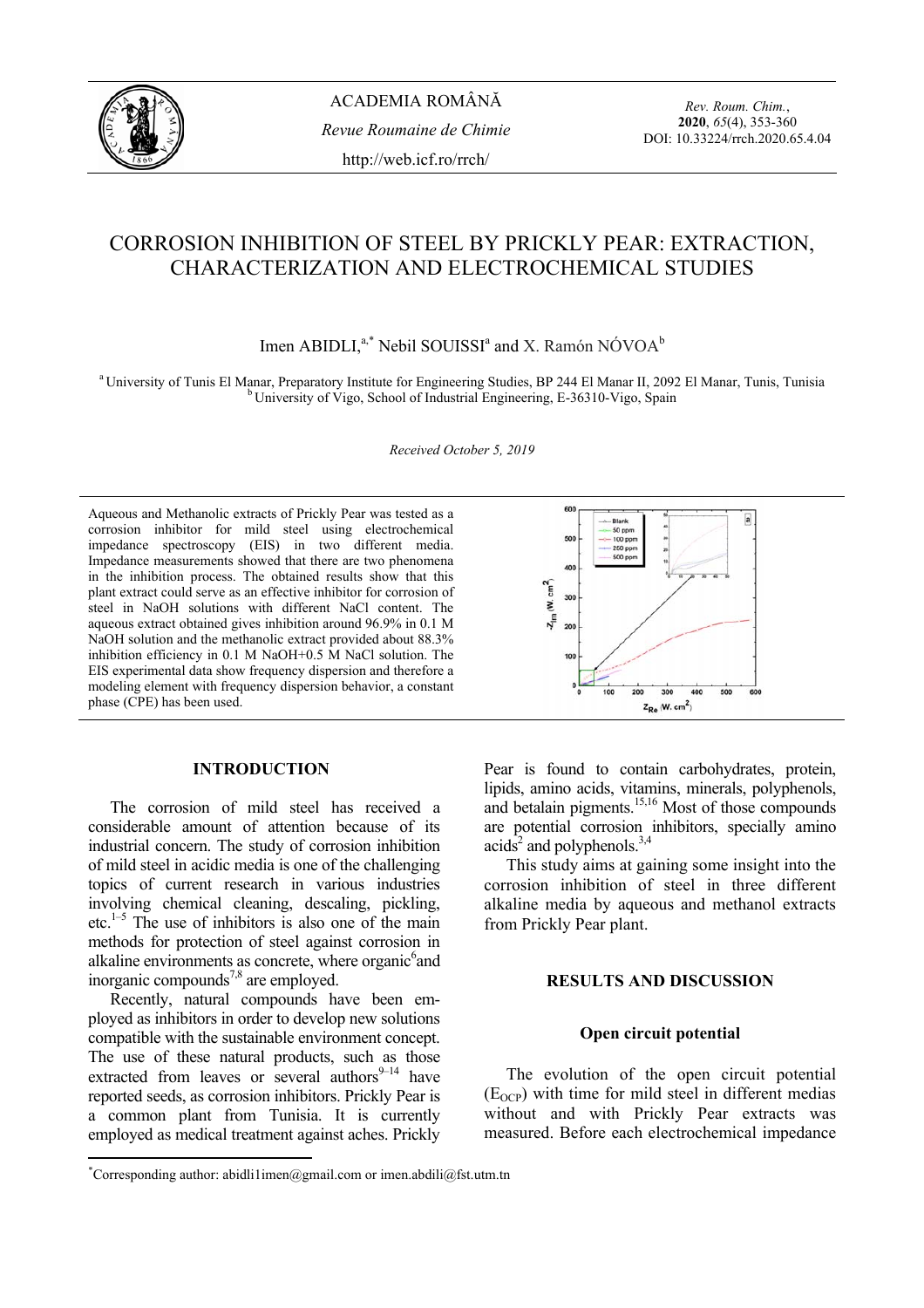spectroscopy (EIS) experiments, the electrode was allowed to corrode freely and its open circuit potential  $(E_{OCP})$  was recorded as a function of time up to 180 seconds. After this time a steady state OCP, corresponding to the corrosion potential of the working electrode, was obtained. The above procedures were repeated on 100 ppm of concentration of Prickly Pear methanolic extract and 100 ppm of concentration of Prickly Pear aqueous extract in 0.1 M NaOH+ 0.5 M NaCl and 0.1 M NaOH respectively. The evolution of the open circuit potential  $(E_{\Omega CP})$  with time for mild steel in different medias revealed that the plots showed clear modifications in the  $E_{OCP}$  – time behavior due to the presence of Prickly Pear extracts.

 Without inhibitor, the electrode of mild steel had an  $E_{OCP}$ −0.55 Vvs.SCE and −0.37 Vvs.SCE at  $t = 0$  min and at  $t = 240$  min, respectively. Therefore, the oxide film is formed over time, the one that covers the surface and performs the anodic displacement of the potential. When inhibitor was present in the electrolyte solution at  $t = 160$  min, a positive shift in E<sub>OCP</sub>was changed from  $-0.36$ Vvs. SCE in the uninhibited solution to  $-0.3$ Vvs. SCE. At  $t = 240$  min, the electrode of mild steel had an E<sub>OCP</sub>-0.28 Vvs.SCE. The positive shift in  $E_{OCP}$  indicated that the molecules inhibited theanodic corrosion of mild steel.

Without inhibitor, the electrode of mild steel had an  $E_{OCP}$ −0.39 Vvs.SCE and −0.5 Vvs.SCE at  $t = 0$  min and at  $t = 140$  min, respectively. This cathodic displacement is due to the corrosion of the surface incuring by the Cl ions attak. From  $t = 160$  min to  $t = 240$  min, the electrode of mild steel had an  $E_{OCP}$ −0.45 Vvs.SCE and −0.48 Vvs.SCE. An anodic displacement was observed and decrease towards the cathodic values. In the employed chloride environment, a magnetite-rich passive layer develops at the metallic surface<sup>22,23</sup> that tends to dissolve locally in the presence of chlorides  $24$ . When inhibitor was present in the electrolyte solution at  $t = 160$  min, a positive shift in E<sub>OCP</sub> was changed from −0.45 Vvs.SCE in the uninhibited solution to  $-0.35$  Vvs. SCE. At t = 240 min, the electrode of mild steel had an  $E_{OCP}$ −0.28 Vvs.SCE. The positive shift in  $E_{OCP}$  indicated that the presence of inhibitor is expected to affect the building up of the passive layer, and passivity breakdown.

# **Electrochemical impedance spectroscopy**

The impedance method has been used to get the information about kinetics of the electrode processes and, simultaneously, about the surface properties of the investigated systems.

The method is widely used for investigation of the corrosion inhibition processes. $25,26$ 

Fig. 2 shows the Nyquist and Bode-phase plots for mild steel in 0.1 M NaOH+ 0.5 M NaCl and in 0.1 M NaOH solutions in absence and presence of various concentrations of Prickly Pear methanolic and aqueous extracts, respectively at 25º. The impedance spectra obtained for the corrosion of studied mild steel in 0.1 M NaOH+ 0.5 M NaCl and in 0.1 M NaOH solutions with and without inhibitor consist of two capacitive loops (two well-defined time-constants in the phase format; Fig. 2b and Fig. 2d). The high-frequency (HF) loop, the smaller one, can be attributed to the film formation at the steel surface while the low-frequency (LF) loop, the larger one, can be attributed to the charge transfer reaction. Fig. 2a and Fig. 2c exhibit two single depressed semicircles. The diameter of the semicircle at high frequency reached the maximum at 100 ppm of Prickly Pear methanolic extract. The high frequency time constant corresponds to the charge transfer resistance in parallel to the double layer capacitance. The low frequency tail can be either attributed to oxygen diffusion or redox transformations ( $Fe^{3+}/Fe^{2+}$ ) at the electrode surface, or both phenomena with some degree of overlapping. According to the shape of the experimental EIS spectra, the low frequency tile approaches Warburg-type diffusion only for the blank solution and that containing 50 ppm inhibitor (all spectra fitted by the same model). For higher inhibitor concentrations, the charge transfer resistance increases (corrosion rate decreases) so that oxygen transport no longer controls the reaction rate and the low frequency time constant can be associated to redox transformations exclusively.

Excellent fit with the equivalent circuit model  $R_e$  (C<sub>dl</sub>R<sub>ct</sub>) was obtained for all experimental data, depicted in Fig. 3a. In this equivalent circuit, Re is the electrolyte resistance,  $R_{ct}$  is the charge transfer resistance and CPE is substituted for the capacitive element to give a more accurate fit, as most capacitive loops are depressed semicircles rather than regular semicircles. As an example, the Nyquist plots of experimental data (in the presence of 100 ppm Prickly Pear methanolic extract) and simulated are presented in Fig. 3b. The deviation of semicircles from perfect circular shape is often referred to the frequency dispersion of interfacial impedance $27,28$ . This behavior is usually attributed to the inhomogeneity of the metal surface arising from surface roughness or interfacial phenomena  $^{29,50}$ which is typical for solid metal electrodes. $31$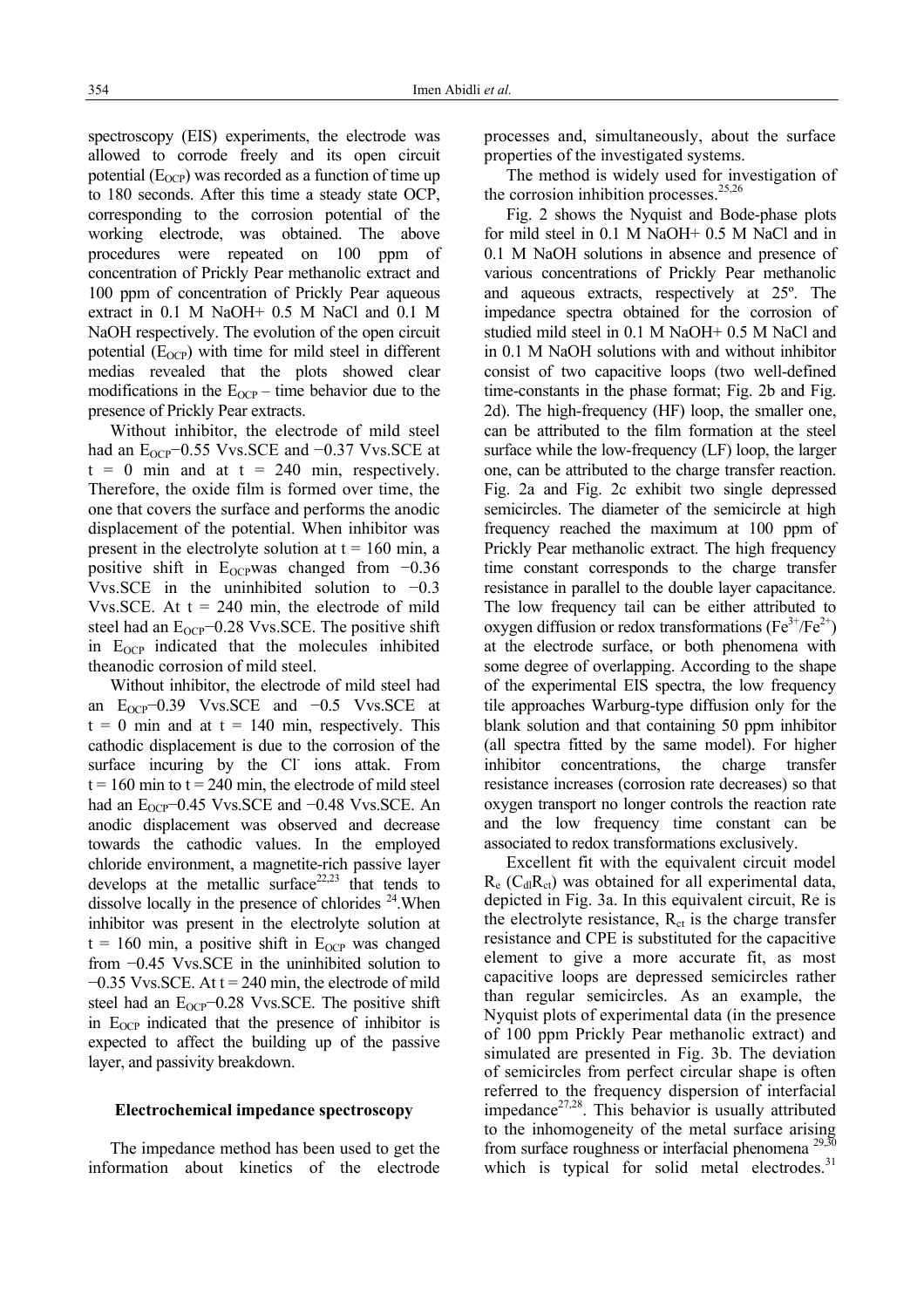

Fig. 1 – Open-circuit potential – time variation of carbon steel in: **a)** 0.1 M NaOH solution without and with Prickly Pear aqueous extract **b**) 0.1 M NaOH + 0.5 M NaCl solution without and with Prickly Pear methanolic extract.



Prickly Pear methanolic extract **b)** Bode-phase angle plotsin 0.1 M NaOH + 0.5 M NaCl solution without and with Prickly Pear methanolic extract **c)** Nyquist plot in 0.1 M NaOH solution without and with Prickly Pear aqueous extract **d)** Bode phase angle plot in 0.1 M NaOH solution without and with Prickly Pear aqueous extract.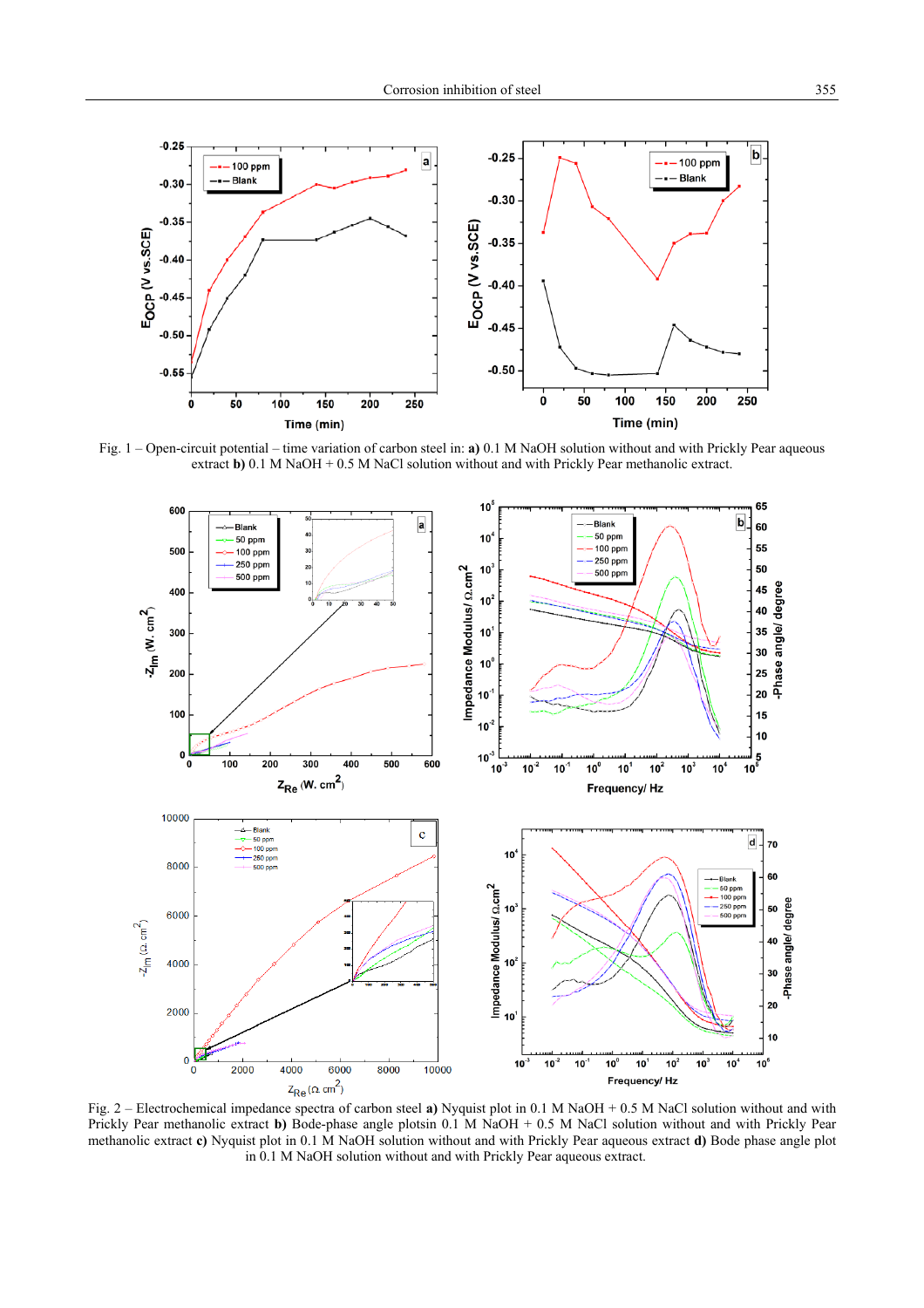

Fig. 3 – **a)** Equivalent circuits of electrochemical impedance spectra integrating the effect of diffusion of a Warburg impedance without and with inhibitor **b**) Experimental and computer fitted results of Nyquist plot for mild steel in 0.1 M NaOH + 0.5 M NaCl solution containing 100 ppm of Prickly Pear methanolic extract.

In this behavior of solid electrodes, the parallel network: charge transfer resistance-double layer capacitance is established where an inhibitor is present. For the description of a frequency independent phase shift between an applied ac potential and its current response, a constant phase element (CPE) is used which is defined in impedance representation as in Eq.  $(1)$ .<sup>3</sup>

$$
Z_{\rm CPE} = \frac{1}{Q \left( j\omega \right)^{\alpha}} \tag{1}
$$

were Q is the magnitude of CPE,  $\alpha$  is the CPE exponent;  $\omega$  is the angular frequency in rad s<sup>-1</sup> ( $\omega$  =  $2\pi f$  when f is the frequency in Hz); j = (-1)<sup>1/2</sup> is an imaginary number, and  $Z_{\text{CPE}}$ , impedance of CPE. The CPE, which is considered as a surface irregularity of the electrode, causes a greater depression in Nyquist semicircle diagram, where the metal-solution interface acts as a capacitor with irregular surface. If the electrode surface is homogeneous and plane, the exponential value  $(\alpha)$ becomes equal to 1 and the metal-solution interface acts as a capacitor with regular surface. $32$  $C<sub>dl</sub>$  values derived from CPE parameters according to Eq. (2) can be calculated: $33$ 

$$
C_{\rm dl} = Q_{\rm dl} (2\pi f_{\rm max})^{\alpha - 1} \tag{2}
$$

where  $f_{\text{max}}$  represents the frequency at which imaginary value reaches a maximum on the Nyquist plot.

 Various parameters such as the charge transfer resistance  $R_{tc}$ , double layer capacitance  $C_{dl}$  and percentage inhibition efficiency were calculated from equivalent circuit model and listed in Table 1. The polarization resistance (Rp) was calculated by:

$$
R_p = R_e + R_{ct} \tag{3}
$$

The values of IE % are calculated using the following equation: $34$ 

$$
IE (%) = \frac{Rct(inh) - Ret}{Rct(inh)} * 100
$$
 (4)

where  $R_{ct}$  and  $R_{ct(int)}$  are charge transfer resistances in the absence and the presence of inhibitor. Inspection of data in Table 1 shows clearly that  $R_{ct}$ and  $C_{d}$  values have opposite trend at the whole concentration range  $(R_{ct}$  increases and  $C_{d}$ decreases with inhibitor concentration). The double-layer capacitance reduced by increasing the concentration is in agreement with partial coverage of the surface by an insulating layer of low dielectric constant,<sup>5</sup> as that provided by the inhibitor. This situation according to the Helmotz model was the result of an increase in the thickness of the electrical double layer or/an assigned to a decrease in local dielectric constant.<sup>35</sup> The phase angle at high frequencies provides a general idea of corrosion inhibition performance. The more negative the phase angle, the more capacitive the electrochemical behavior (Fig. 2b and Fig. 2d). Charge-transfer resistance increment raises the current tendency to pass through the capacitor in the circuit. Also, increment of the phase angle at relaxation frequency in presence of inhibitors indicates the increase of capacitive response. Such a phenomenon could be attributed to high corrosion inhibition activity of inhibitor. We noted also that the  $C_{dl}$  value does not reach a minimum value at 100 ppm of concentration. It is clear, according to the Figure 4, that the adsorption is monolayer for the concentrations 50 and 100 ppm.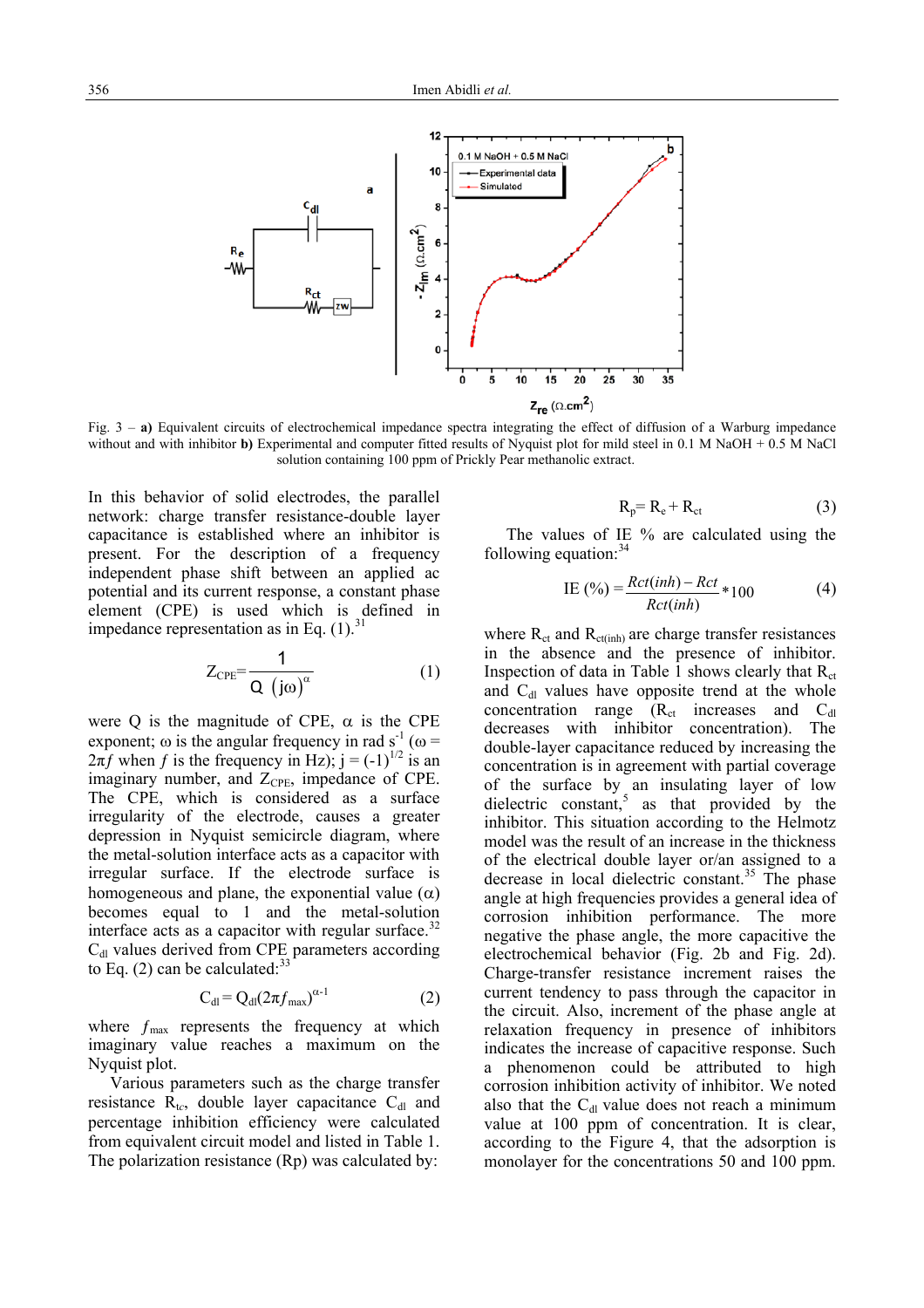On the other hand, the adsorption is multi-layered for the high concentrations of 250 and 500 ppm. Since there is a multilayer deposition on the surface, the continuous decreasing of capacitance arrived at minimum values for the 250 and 500 ppm concentrations but the resistance does not increase. This reduction in resistance is due to the local fractures of the multilayers, which generates the pores at the level of these fractures. From where, the electrolyte penetrates into these pores and the resistance makes an ohmic drop.

# **Scanning electron microscopy**

 SEM micrographs obtained from steel surface specimens immersion in  $0.1$  M NaOH +  $0.5$  M NaCl solution for 6 h in the absence and presence of 100 ppm of prickly pear methanolic extract are shown in Fig. 5a-d.The Fig. 5a, which is the micrograph of the mild steel polished surface, showed polished mild steel surface; the polishing stretches were also visible on the surface. Fig. 5b revealed the SEM image of the mild steel surface exposed to inhibited  $0.1$  M NaOH +  $0.5$  M NaCl solution for 6 h in the presence of 100 ppm of prickly pear methanolic extract at 25ºC. There are less pits and cracks observed in the micrographs. The surface analysis results suggest higher adsorption of inhibitor on the surface, which support the EIS results. The Fig. 5c, introduced in  $0.1$  M NaOH + 0.5 M NaCl solution for 6 h in the presence of 100 ppm of prickly pear methanolic extract at 45ºC, is rougher with clear pits and cavities. The Fig. 5d, exposed to  $0.1$  M NaOH + 0.5 M NaCl solution for 6 h in the presence of 100 ppm of prickly pear methanolic extract at 25ºC, it can be observed that the mild steel surface was more damage. In other words, the mild steel surface was strongly damaged in the higher temperature. However, it was shown that there was much less damage on the surface of the mild steel and good protective film adsorbed on specimens surface which is responsible for the inhibition of corrosion with prickly pear methanolic extract in  $0.1$  M NaOH +  $0.5$  M NaCl solution.

*Table 1*

Impedance parameters for carbon steel in 0.1 M NaOH in the absence and presence of Prickly Pear aqueous extract and in 0.1 M NaOH + 0.5 M NaCl in the absence and presence of Prickly Pear methanolic extract at 25

| System                      | Re $(\Omega$ cm <sup>2</sup> | $R_{ct}$ ( $\Omega.cm^2$ ) | $Rp(\Omega.cm^2)$ | $C_{dl}(\mu F \text{ cm}^{-2})$ | $\eta$ (%) |
|-----------------------------|------------------------------|----------------------------|-------------------|---------------------------------|------------|
| 0.1 M NaOH                  | 4.9                          | 8.1                        |                   | 114                             |            |
| 50 ppm                      | 4.5                          | 22.3                       | 26.8              | 96.7                            | 63.6       |
| $100$ ppm                   | 6.1                          | 262                        | 268.1             | 60.2                            | 96.9       |
| $250$ ppm                   | 8.4                          | 2.8                        | 11.2              | 29.9                            |            |
| $500$ ppm                   | 10.6                         | 2                          | 12.6              | 30.6                            |            |
| $0.1$ M NaOH $+$ 0.5 M NaCl | 1.7                          |                            | 8.7               | 82.5                            |            |
| 50 ppm                      |                              | 9.7                        | 11.4              | 71.6                            | 28.1       |
| $100$ ppm                   |                              | 59.6                       | 61.3              | 70.4                            | 88.3       |
| $250$ ppm                   | 2.8                          | 7.49                       | 10.3              | 64.7                            | 7.1        |
| $500$ ppm                   | 4.4                          | 23.3                       | 27.7              | 61.7                            | 70.1       |



Fig. 4 – Evolution of capacity **a)** without and with addition of different concentrations of Preackly Pear methanolic extract **b)** without and with addition of different concentrations of Preackly Pear aqueous extract.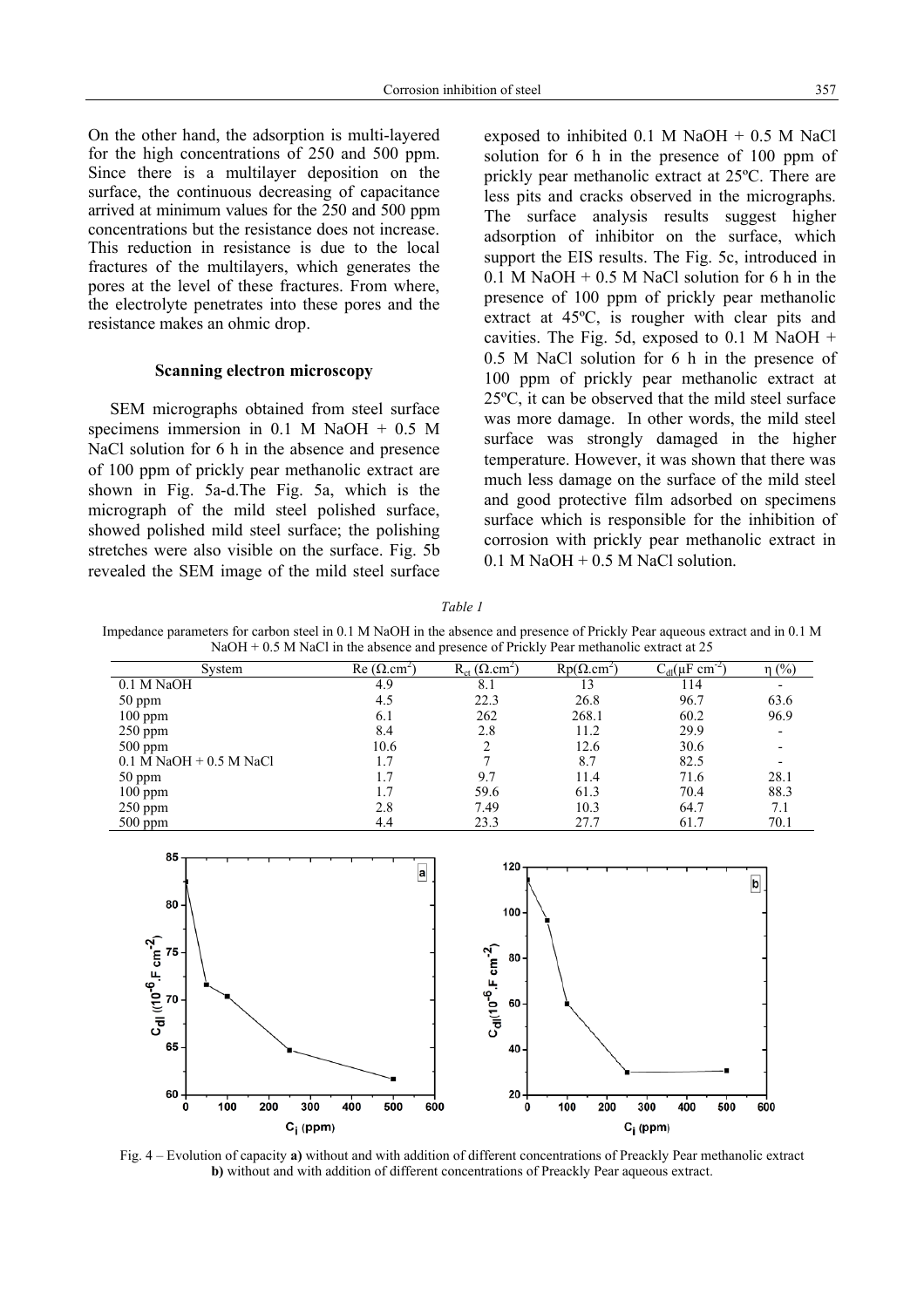

Fig. 5 – SEM micrographs of the mild steel surface: **a)** polished surface **b)** after immersion in 0.1 M NaOH+ 0.5 M NaCl solution for 6 h in the presence of 100 ppm of prickly pear methanolic extract at 25°C **c)** after immersion in 0.1 M NaOH+ 0.5 M NaCl solution for 6 h in the presence of 100 ppm of prickly pear methanolic extract at 45°C.



Fig. 6 – FTIR spectra of **a)** Prickly Pear powder of methanolic extract **b)** surface film of the C-steel specimen after 6 H immersion in 0.1M NaOH + 0.5M NaCl containing 100 ppm of Prickly Pear methanolic extract at 25ºC.

# **FT-IR analysis**

 FTIR is a powerful technique that is always used to determine the type of bonding for organic inhibitors absorbed on the metal surface<sup>36–38</sup>. Fig. 6a shows the FTIR spectrum of the Prickly Pear powder of methanolic extract. In this sample appear bands at  $2800-3000$   $cm^{-1}$  that indicate the presence of C-H band. The broadband at 3240-  $3270 \text{ cm}^{-1}$  is attributed to N-H stretching (obligatory) and another around 1600 cm<sup>-1</sup> corresponds to  $C = O$ of  $N-C = O$  stretching vibrations, which may indicate the presence of the amide group, but must be confirmed by the presence of N elementary analyzes. Also, the broadband at  $3200 \text{ cm}^{-1}$  may be provided by the vibration mode of the phenolic OH group, which is also reflected by the bands in the area of  $1600 \text{ cm}^{-1}$  by the mode of vibration of the  $C = C$  of the aromatic cycle, and the bands at 1255-1240 (a little wide, phenolic binding CO), 1170 (phenolic OH) and 835  $cm^{-1}$ (phenolic OH). The bands at  $1000-1100$  cm<sup>-1</sup> may be due to stretching vibration modes of the C-O bands in the C-OH group. The band of 1715  $cm^{-1}$  zone is the C = O band, probably the carboxylic acid (COOH). Fig. 6b illustrates the FTIR spectrum of the surface film on the C-steel specimen after 6 H of immersion in 0.1 M NaOH+0.5 M NaCl containing 100 ppm of Prickly Pear methanolic extract. In the sample, several areas of the surface were measured by the FTIR-microscopy to observe if there is homogeneity according to the possible compound. Using a MCTA detector (mercury cadmium telluride) which is used in measurements of microscopy-FTIR, does not work with frequencies lower than  $650 \text{ cm}^{-1}$  so that the vibration modes of binding Fe-O of Fe(III) oxides  $(Fe_2O_3)$  cannot be observed, such as hematite (540 y 470 cm<sup>-1</sup>) or maghemite  $(630 \text{ y } 430 \text{cm}^{-1})$  rather than iron oxides II / III as magnetite  $(Fe<sub>3</sub>O<sub>4</sub>)$  (570 and 390 cm<sup>-1</sup>). A large number of wave shows a very broad band between  $2500 \text{ y } 3700 \text{ cm}^{-1}$  which may be provided by a large number of vibration modes of different links between it the O-H bond. As shown in the literature that the band has a maximum absorption at  $\approx 3400$  cm<sup>-1</sup> indicating the presence of polyphenols that they have reacted with the metal, in this case steel. In the region of  $1500-1700$  cm<sup>-1</sup> broad band was observed, which may indicate the formation of an amorphous nature of the complex. The band of  $1245 \text{ cm}^{-1}$  does not appear in Fig. 6b but 1407 cm<sup>-1</sup>, generally moves at higher wave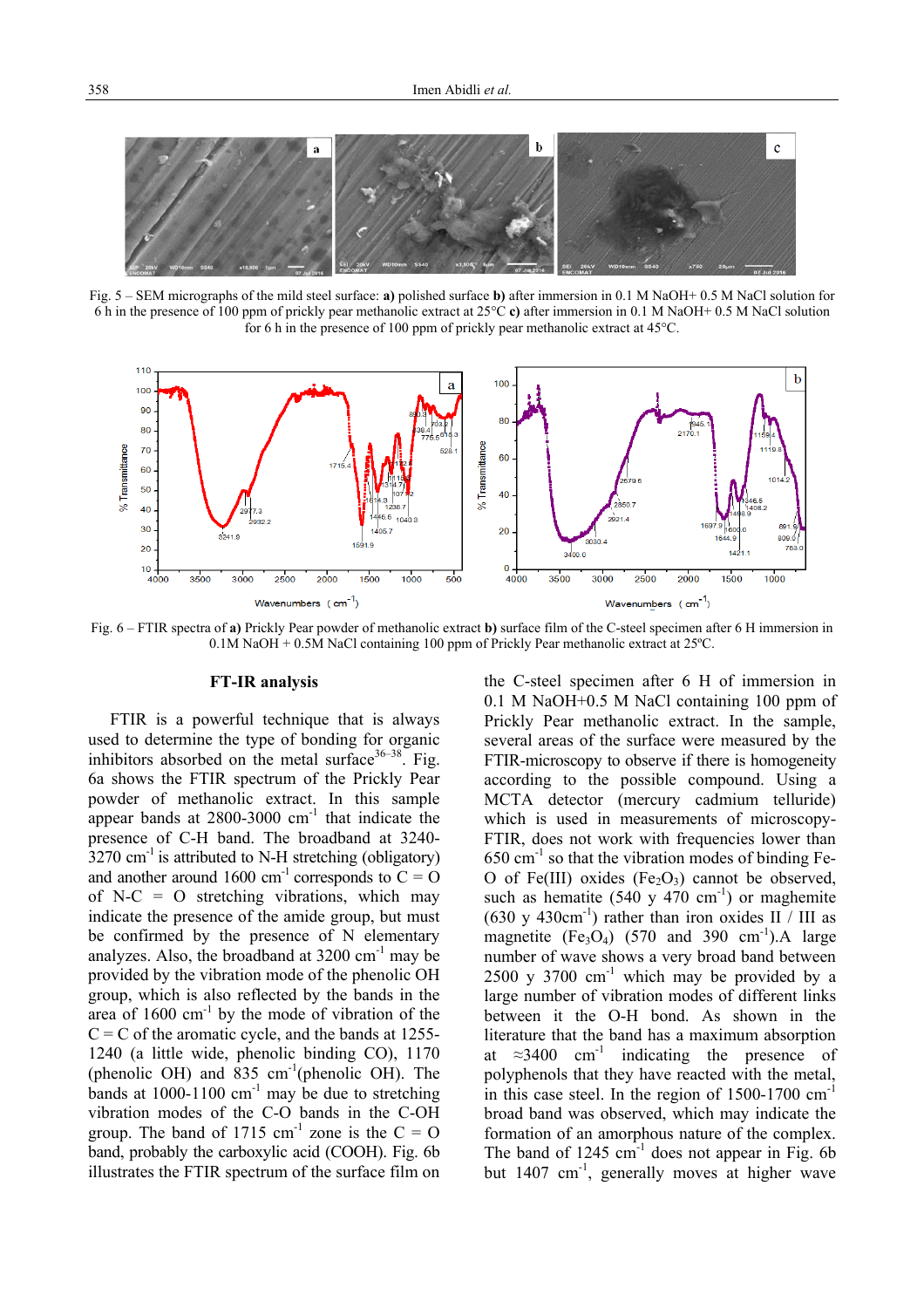number  $(1408-1423 \text{ cm}^{-1})$ . Several bands are detected which may be due to the presence of various iron oxides groups. The bands around 1018 and  $750 \text{ cm}^{-1}$  could be due to lepidocrocite bending modes FeO (OH). The band of 1344-1350 cm<sup>-1</sup> may be due to the bending mode of the OH group of a ferric hydroxide  $Fe(OH)_{3}$ . The vibration band of this link would be around  $3030 \text{ cm}^{-1}$ , and the bands of 1638-1645 cm<sup>-1</sup>, 890 cm<sup>-1</sup> and ≈800 cm<sup>-1</sup> could be due to different modes of bending goethite FeO(OH).

### **EXPERIMENTAL**

### **Materials and methods**

# *The fruit*

 Prickly Pear grows, essentially, in the tropical and subtropical regions. It is one of the fewest plants able to adapt to difficult ambient conditions.<sup>17</sup> Prickly Pear grows all throughout Tunisia, in areas characterized by water stress and low soil quality. Fresh Prickly Pearfruits have been used as human food while cladodes have been exploited as livestock forage,essentially during the dry season. In Tunisia, this cactus has beenused to prevent soil degradation and to control desertification.18.The chemical composition of the cactus forage varies with the cultivar, the development stage, the fertilization, the plant population and thecladode order.<sup>19</sup> Nevertheless, the main shared compounds are pectin, mucilage and minerals.<sup>20</sup>

#### *Extraction procedure*

 The fruits of the Prickly Pear were harvested during the month of April in the Tunis region. After thoroughly washing to remove adherences, the fruits were cut into small pieces. After that, they were dry ground with a household blender. The resulting sauce was weighed (750g) and was stored in the refrigerator at temperature of 10 °C until use.

To exploit the polar fraction of the Prickly Pear as an inhibitor of corrosion, we conducted two types of extract:

- a) Aqueous extract.We made macerating 372 g sauce in 0.5 L of water for 16 hours and then made the maceration stirring for 6 hours. The aqueous extract was sieve filtered using successively small pore diameters: 1 mm and 0.080 mm. Filtration was carried out for 24hours for recovering 450 mL of filtrate having 11.4 g / L concentration.
- b) Methanolic extract.The same procedure as for the aqueous extract was followed. The concentration of the methanolic extract was 14.6g / L.

### **Preparation of the specimens**

 Mild steel (0.023% P; 0.04% Si; 0.017% Mn; 0.078% C; 0.02% S; 0.002% Mo; Fe balance) specimens of 0.1  $\text{cm}^2$ exposed surface were used for the electrochemical studies. The specimens were polished successively using 400 and 1200 emery papers and washed with distilled water before electrochemical testing.

### **Electrolyte**

 The solutions employed were prepared using analytical grade chemicals and deionized water ( $\rho = 18$  M $\Omega$  cm). Three solutions were prepared, a reference 0.1 M NaOH solution and two more solutions with NaCl added to the blank solution to reach 0.1 M and 0.5M NaCl.

 The concentration range of inhibitor (plant extract) employed was varied from 50 to 500 ppm and the electrolyte used was 100 mL.

### **Electrochemical measurements**

### *Open circuit potential measurements*

 A three-electrode cell assembly consisting of a mild steel coupon of  $0.1 \text{ cm}^2$  nominal active surface embedded in a specimen holder was the working electrode (WE) and the only exposed area to the corrosive media the electrode was abraded with emery paper (grade 500–600–1200) on the test face, rinsed with distilled water and dried. A large area graphite sheet was the counter electrode (CE), and a saturated calomel electrode the reference electrode (RE).Before starting the experiments, the working electrode was immersed in test solution for 1 min atopen circuit potential (OCP). The electrochemical cell contained 100 ml of electrolyte measurements were performed at 25, 30, 35, 40 and 45 °C.

### *Electrochemical impedance spectroscopy (EIS)*

 An Autolab® potentiostat PGSTAT 20 equipped with FRA32modulewas employed for the electrochemical measurements. The data analysis was conducted using the dedicated Autolab® software that implements the fitting impedance utility developed by B. A. Boukamp.<sup>21</sup>The impedance measurements were carried out at the open circuit potential  $(E<sub>OCP</sub>)$ and FRA software. The alternating current frequency range was extended from 10 kHz to 0.01 Hz with a signal amplitude perturbation of 0.01 mV rms.

### *SEM analysis*

 Specific test couponswere exposed for 6 hours at 25 °C and at 45 °C in 100 ml of 0.1 M NaOH + 0.5 M NaCl having 100ppm inhibitor, the optimal concentration of the inhibitor. After washing and drying, the specimens were examined for their structural and topographical features using a JEOL JSM-65105Scanning electron microscope (SEM).

#### *FT-IR characterization*

 The pure aqueous and methanolic extracts and the scratched corrosion products formed on the mild steel surface were analyzed separately with the help of FT-IR (NICOLETFT-IR spectrometer Model no:6700) spectra using the KBr pellet method.

### **CONCLUSIONS**

In this paper, we demonstrated that aqueous extract of Prickly Pear gives an inhibition efficiency around 96.9% in NaOH (0.1M) solution while the inhibition efficiency of methanol extract exceeded  $88.3\%$  in 0.1 M NaOH + 0.5 M NaCl solution, presenting a good inhibitor for steel corrosion. The impedance data was obtained via adsorption of the extract species on the C-steel surface. The inhibiting protection increases proportionally with the inhibitor concentration reached a maximum at 100 ppm. SEM reveals the